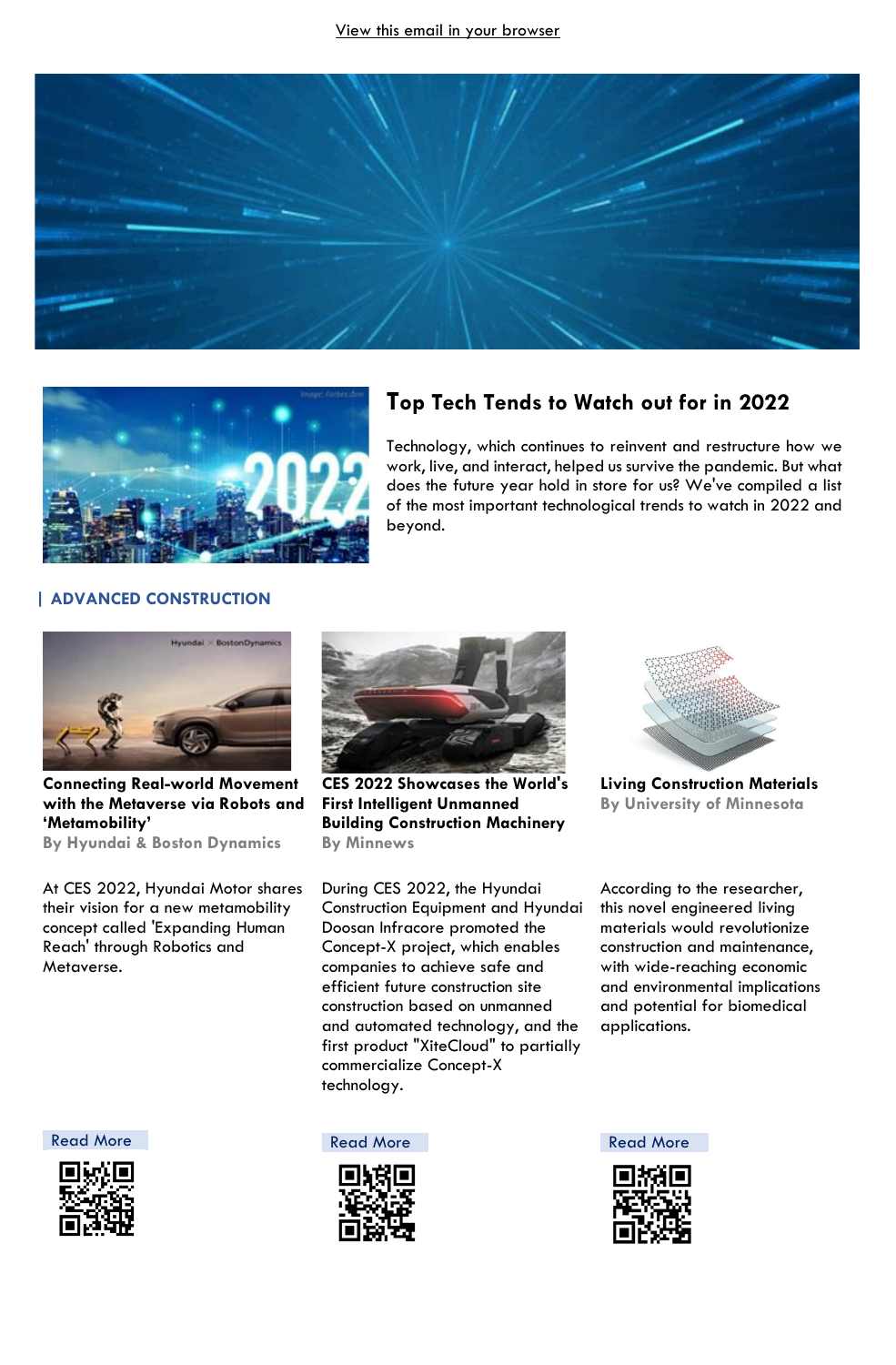### **| GREEN BUILDING TECHNOLOGY**



**Using User-Centric Technology Innovation to Harness Sustainability By Blue & Green Tomorrow**

The author discusses how software optimization is important in green computing since it allows for optimal energy use and waste reduction.



**Technology Breakthroughs 2022: The Dangers of Centralized Science By GIS**

The author identifies some significant roadblocks to the green transition.



**The Road to Net Zero for Intensive Energy Users By Eco-Business**

According to Black & Veatch, the most significant and productive first step any organization can do is to design a decarbonisation roadmap.



### **| DIGITALISATION**



**What Is the Metaverse and How Will It Affect the Construction Industry? by The Wild** 

The author will explain how the Architecture, Engineering and Construction industries can benefit from the metaverse and avoid being left behind.



**AI is Driving Innovation in 'Smart' Tech by Venture Beat**

A summary of AI strategies presented at the Future of Work Summit on 12 Jan 2022.



[Read More](https://bit.ly/33vRaV9) Read More Read More Read More Read More



**10 Issues that could Affect Construction Supply Chains in 2022 by New Civil Engineer**

CHAS, which provides customers and contractors with risk mitigation, compliance, and supply chain management services, has identified ten reasons that it believes would slow productivity in 2022.



[Read More](https://bit.ly/3rkZbof) Read More Read More Read More Read More